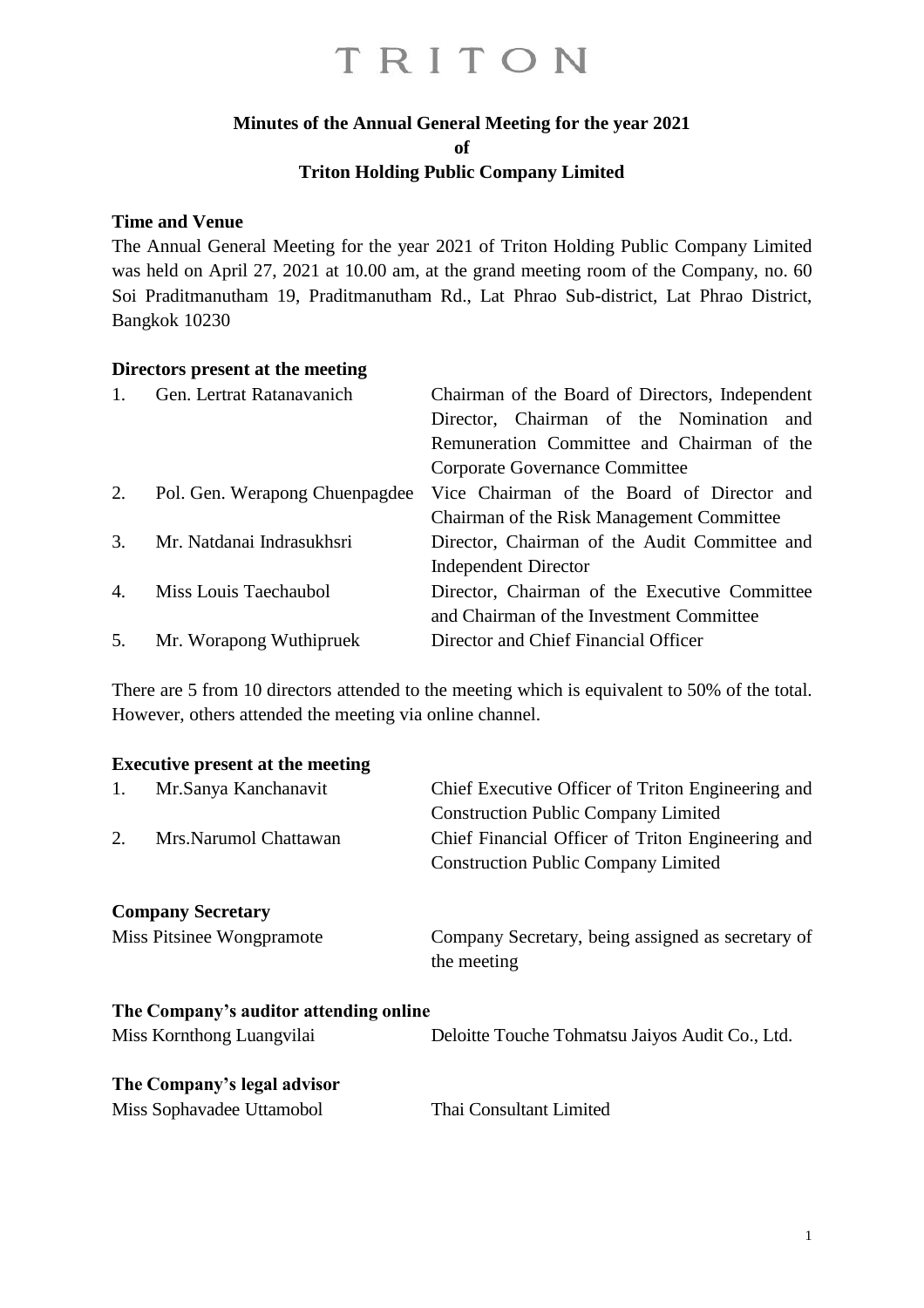### **Preliminary Proceeding**

Gen. Lertrat Ratanavanich, Chairman of the Board of Directors and Independent Director acted as Chairman of the meeting. He advised the meeting that this meeting was held during the COVID-19 pandemic situation which had considerable severe impact. However, the Company had strictly applied various protective measures from the registration process, the request for cooperation from shareholders to appoint proxy and the cleanliness in the meeting area, all of which were in compliance with the government's measures. Then the Chairman assigned Mr. Tharakorn Junkerd to be the Master of Ceremonies (MC).

The MC reported to the meeting that there were shareholders and proxies attending the meeting 34 persons in total, representing 5,047,773,166 shares, out of the total 9,633,581,207 shares, equivalent to 52.3977% of the total number of issued shares. Therefore, a quorum was constituted pursuant to Article 35 of the Articles of Association of the Company which provided that there must be at least 25 shareholders and proxy holders, holding in aggregate of not less than one-third of the total number of issued shares attending a shareholders meeting to constitute a quorum.

The MC also informed the meeting that the Board of Directors had discussed and set the voting, vote counting and methods for asking question. For the purpose of convenience, time saving and easy votes counting, in each agenda that require voting, 1 share is 1 vote and only votes of those **disapprove** or **abstain** will be counted and the rest will be deemed approve. Any shareholder who wished to disapprove or abstain shall mark in the ballot as such and hand the ballot to the Company's staff for vote counting. Those who approve shall keep the ballots and hand to the Company's staff at the end of the meeting.

Any shareholder wished to ask question shall write the question as well as his name, family name, status (as a shareholder or proxy), number of shares and the relevant Agenda in the paper provided and hand to the Company's staff during such Agenda.

In addition, in order to comply with corporate governance, the Company has allowed shareholders to submit question in advance, through email, fax, registered mail, within April 20, 2021 but there was no such question.

The Company also allowed the shareholders to propose a meeting agenda and to nominate persons to be appointed as the Company's director, during November 13, 2020 to January 31, 2021 but there was no such proposal and nomination.

Thereafter, the meeting was proceeded in the following agenda.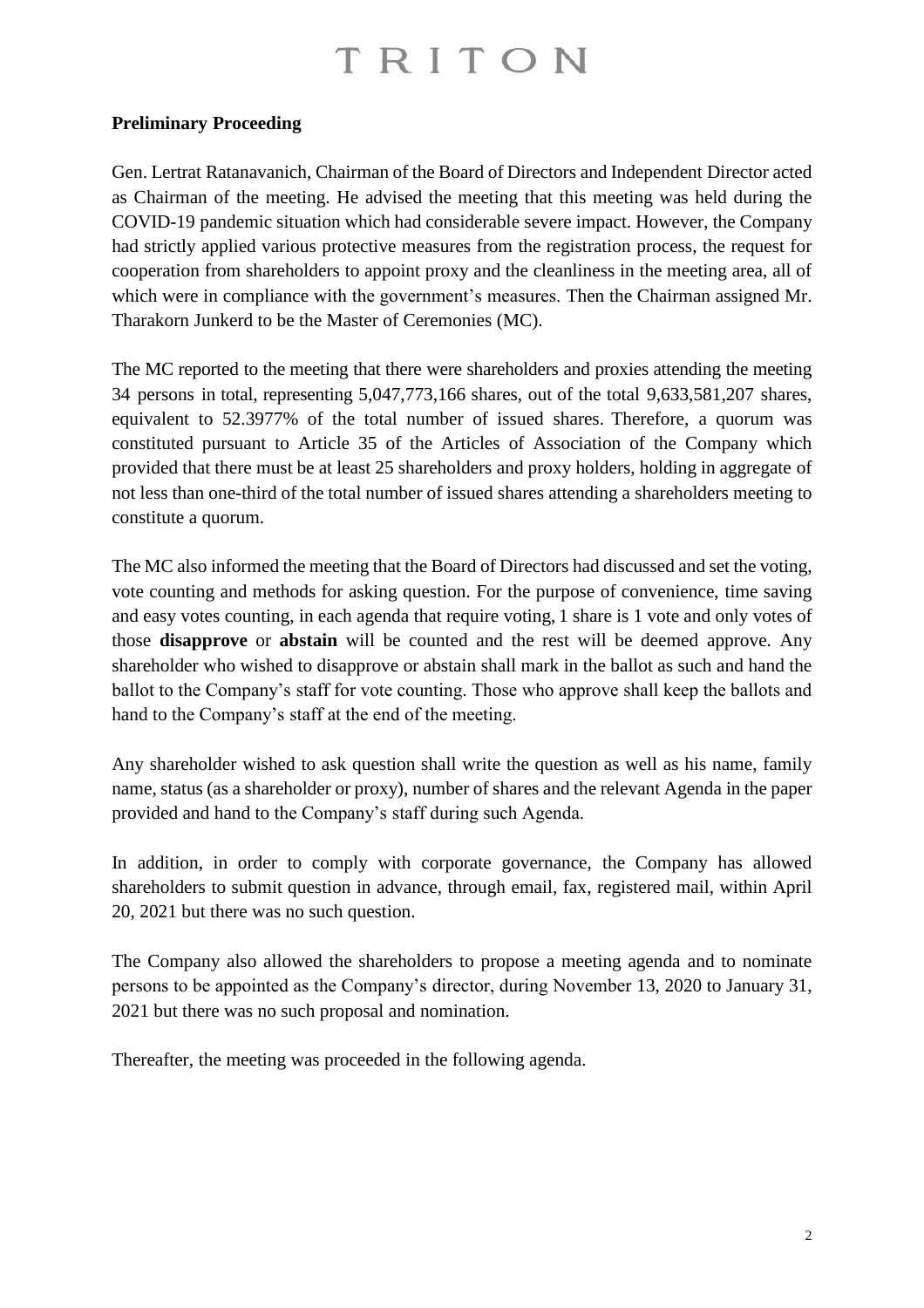### **Agenda 1 To Confirm the Minutes of the Annual General Meeting of Shareholders of 2020 which was held on April 27, 2020**

The Chairman asked the MC to explain detail of this agenda to the meeting. The MC explained that the Annual General Meeting of Shareholders of 2020 was held on 27 April 2020 and the minutes of such meeting had been prepared within 14 days from the meeting date and had been submitted to the Stock Exchange of Thailand and the Ministry of Commerce within the period prescribed by the laws. The Company had also published the minutes on the Company's website [www.triton.co.th](http://www.triton.co.th/) and had sent a copy of the minutes to the shareholders along with the meeting invitation letter as appeared in enclosure 1.

The Board of Directors had an opinion that the minutes of the Annual General Meeting of Shareholders of 2020 was held on April 27, 2020 had been properly and accurately recorded and the Board was of the opinion that it is appropriate to propose the meeting to adopt the minutes of the Annual General Meeting of Shareholders of 2020.

This agenda required approval by majority votes of the shareholders attending the meeting and being entitled to vote.

The Chairman asked if any shareholder wished to ask question or express any opinion on this matter.

No shareholder asked question or expressed any opinion.

Therefore, the Chairman requested the meeting to adopt the minutes of the Annual General Meeting of Shareholders of 2020, held on April 27, 2020 as sent to the shareholders with the invitation letter.

**Resolved: The meeting resolved to adopt the minutes of the Annual General Meeting of Shareholders of 2020, held on April 27, 2020 by unanimous votes, as follows:**

| Approved     | 5,101,094,166 | votes | Equivalent to | 100%    |
|--------------|---------------|-------|---------------|---------|
| Disapproved  |               | votes | Equivalent to | 0.0000% |
| Abstained    |               | votes | Equivalent to | 0.0000% |
| Void         |               | votes | Equivalent to | 0.0000% |
| <b>Total</b> | 5,101,094,166 | votes | Equivalent to | 100%    |

### **Agenda 2 To acknowledge the operation result of the preceding year 2020 and the Annual Report 2020**

The Chairman informed the meeting that prior to the operation report of the year 2020, the Chairman wished to report on the participation in the Thailand's Private Sector Collection Action Coalition Against Corruption Project (CAC) in which the Company had made the Anti-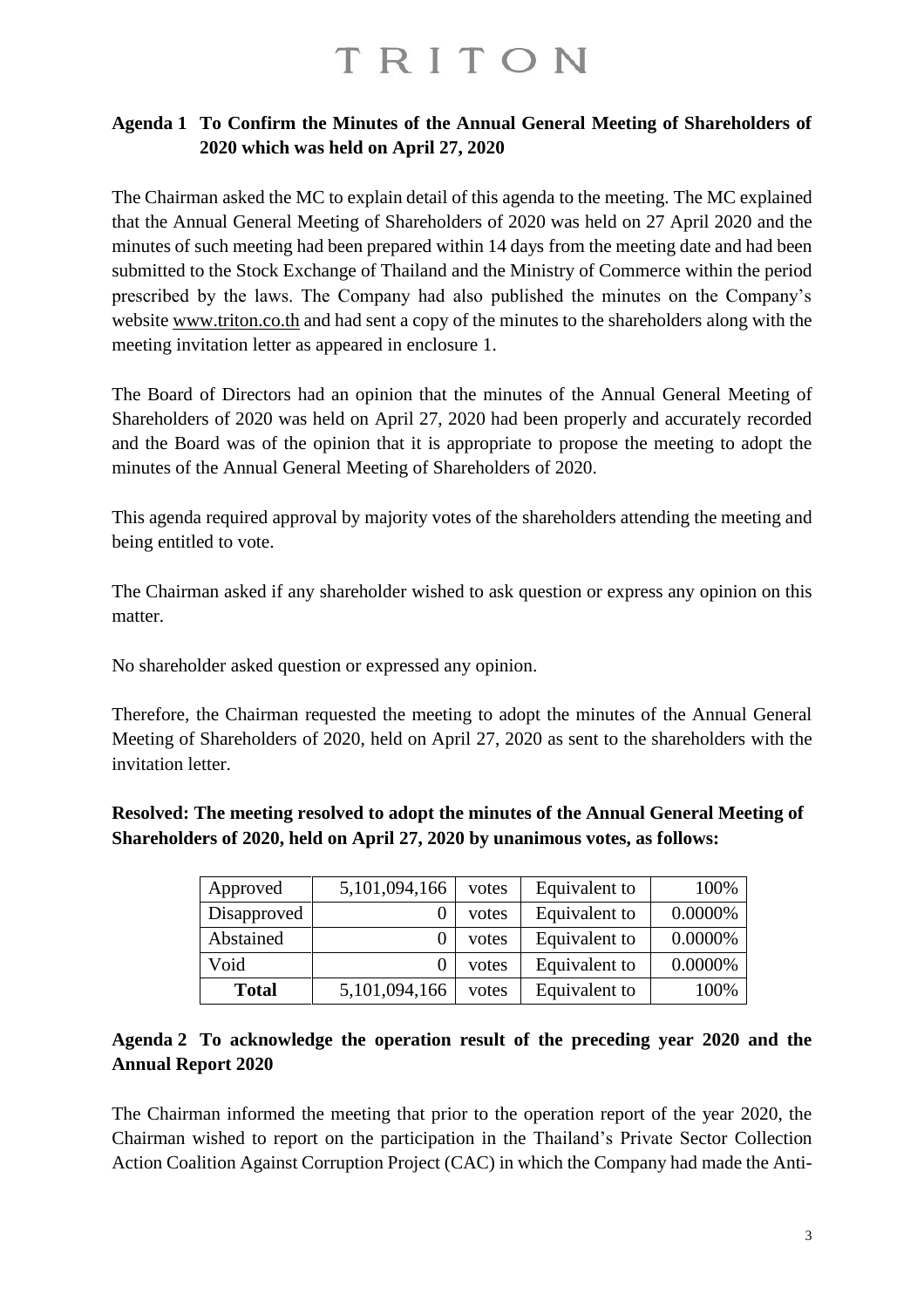Corruption Declaration in 2018. Currently, the Company is seeking a person with knowledge and ability to regulate the project under the CAC intention in order to obtain a coalition certification in the future. However, the Company shall follow the guideline in performing its duties and in carrying on business with integrity, merit and ethic which shall lead to sustainable growth and shall speed up the project continuity. Progress shall be further reported to the shareholders.

The Chairman then asked the MC to explain detail of this agenda to the meeting.

The MC informed the meeting that the Company has summarized relevant detail of its 2020 operation result as appeared in the 2020 Annual Report which had been sent to the shareholders in QR code form along with the meeting invitation letter as appeared in enclosure 2 so that the shareholders can study the detail in advance.

The Board of Directors had an opinion that it is appropriate to present last year's operation result and the 2020 Annual Report to the shareholders for acknowledgement.

This agenda was for acknowledgement only, no voting required.

However, for more detail of 2020 operation result, the MC requested the management to present the 2020 operation result to the shareholders.

Miss Louis Taechaubol, Chairman of Executive Committee reported to the shareholders that in 2020 there were two major events. The company has acquired 75% of shares in Aukkrarawat Co., Ltd. and has improved Aukkrarawat Power Plant to restore its capacity to commercially produce electricity at 4.9 megawatts. The Company also acquired 65% of shares in Trans Thai Railways Co., Ltd. which specializes in rail and train business.

#### Company overview

Engineering and construction business under Triton Engineering and Construction PLC. (TTEC) in which the company holds 93.68%. TTEC is a market leader in HDD business. TTEC total revenue in 2020 was Baht 1,200 million.

Rail and train business under Trans Thai Railway Co., Ltd. in which the company holds 65%. Trans Thai Railway is a market leader, specialized in engineering of rails and train.

Energy business was added to generate steady income. The company invest in Aukkrarawat Co., Ltd. and Nongree Power Plant Co., Ltd

Then Mr. Worapong Wuthipruek, Chief Financial Officer had reported summary of 2020 performance, as follows:

- Total revenue increased by 10.5%, from Baht 1,275 million in 2019 to Baht 1,410 million in 2020. Cost increased at the same rate of 10.7% as a result of efficient cost control.

- Net profit of 2020 was Baht 41.03 million or 6.5% increased from 2019 and profit attributable to owners was Baht 36.11 million or 11.6% increased from 2019.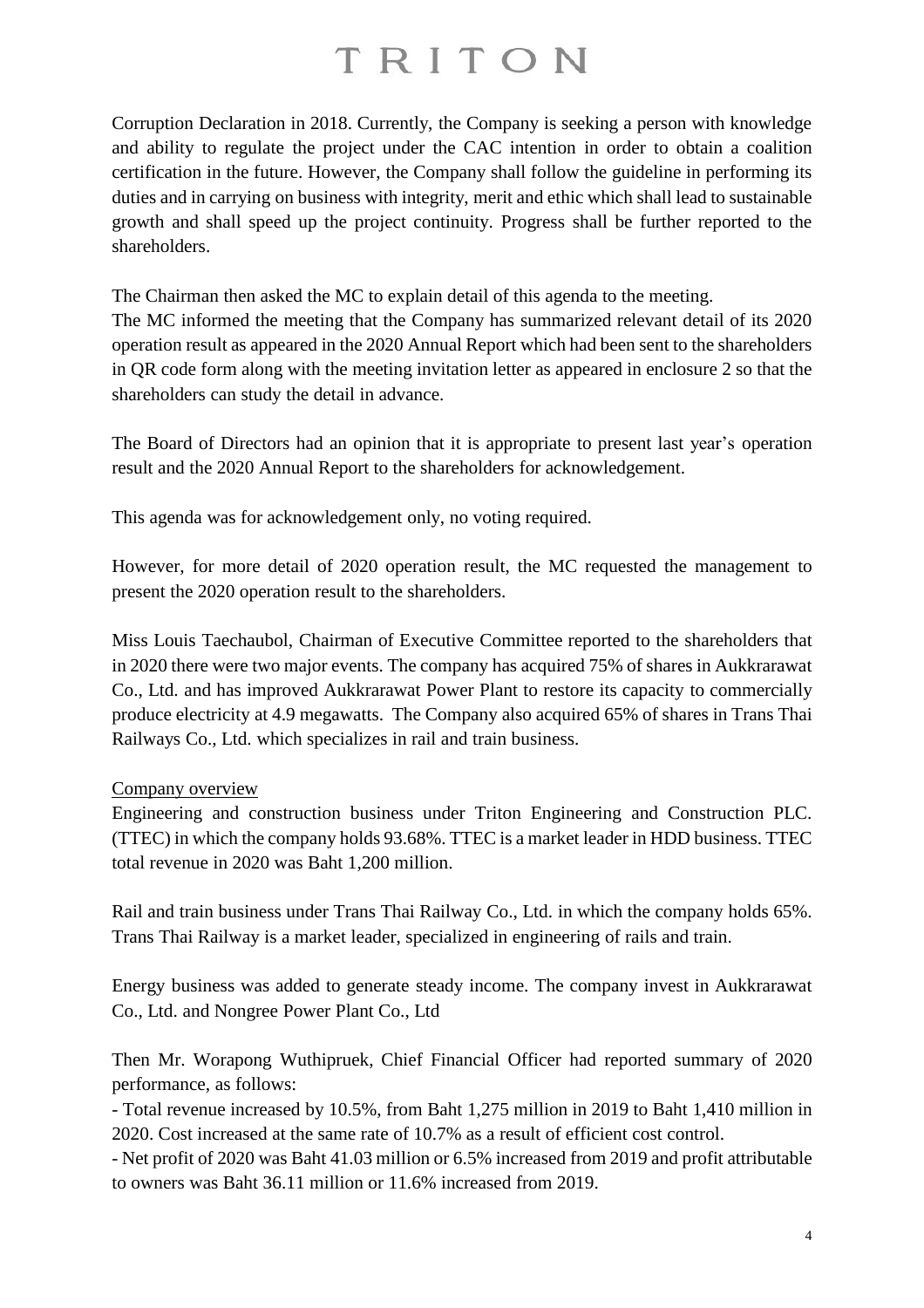- Total assets was Baht 2,703 million or 6% increased from 2019, mainly from non-current assets, property, plant and equipment.

- Total liabilities and equity comprised or 64.4% equity and 35.6% liabilities. Shareholders' equity increased from Baht 1,601 million in 2019 to Baht 1,740 million in 2020.

- As for financial ratio, the company's current ratio was 1.35 times, debt to equity ratio decreased continually from 0.6 to 0.58. In summary, the company has strong financial position.

### Industry outlook for 2021-2023

- Public sector construction spending is forecasted to expand by 6.5-7% in 2021 to 2023, driven by ongoing megaprojects construction which has started since 2018 as the expansion of fundamental infrastructure. When consider public construction spending of Baht 600 billion against the company's total revenue of Baht 1,122 million, there is big room for growing.

- Backlog of the company consisted of HDD pipeline and construction works of Baht 800 million and rail works of Baht 395 million.

- The company shall focus on private projects; HDD oil pipeline, pipe jacking, private buildings and power plant construction and public projects; mass transit projects, railway project, EEC, airport rail link, government building and water utilities construction.

- For progress on power business, in 2021, the capacity will be increased to 7.9 megawatts, 4.9 megawatts increasing from Aukkrarawat power plant. The company plans to fully reserve sufficient vinasses waste water supply for power generating.

The Chairman asked if any shareholder had any question.

Miss Jureerat Jaraskulchai, proxy of Thai Investors Association asked whether the company had any strategy to turnaround the business and generate profit to pay dividend and asked if there is any business that would turn the company to be profitable.

Miss Louise Taecahubol, Chairman of the Executive Committee replied that although the company was profitable for 2-3 years but the profit was not much and the company needs fund to expand the business. Therefore, there will be no dividend distribution.

The Chairman added that the company is trying to diversify its business and focusing on business that would be profitable. Although 2020 was a difficult year the company was able to survive and gain some profit.

The Chairman asked if any shareholder had any further question. There was no question so the Chairman requested the meeting to acknowledge the operating result and 2020 Annual Report.

**Resolved: The meeting acknowledged the operating result and 2020 Annual Report as proposed.**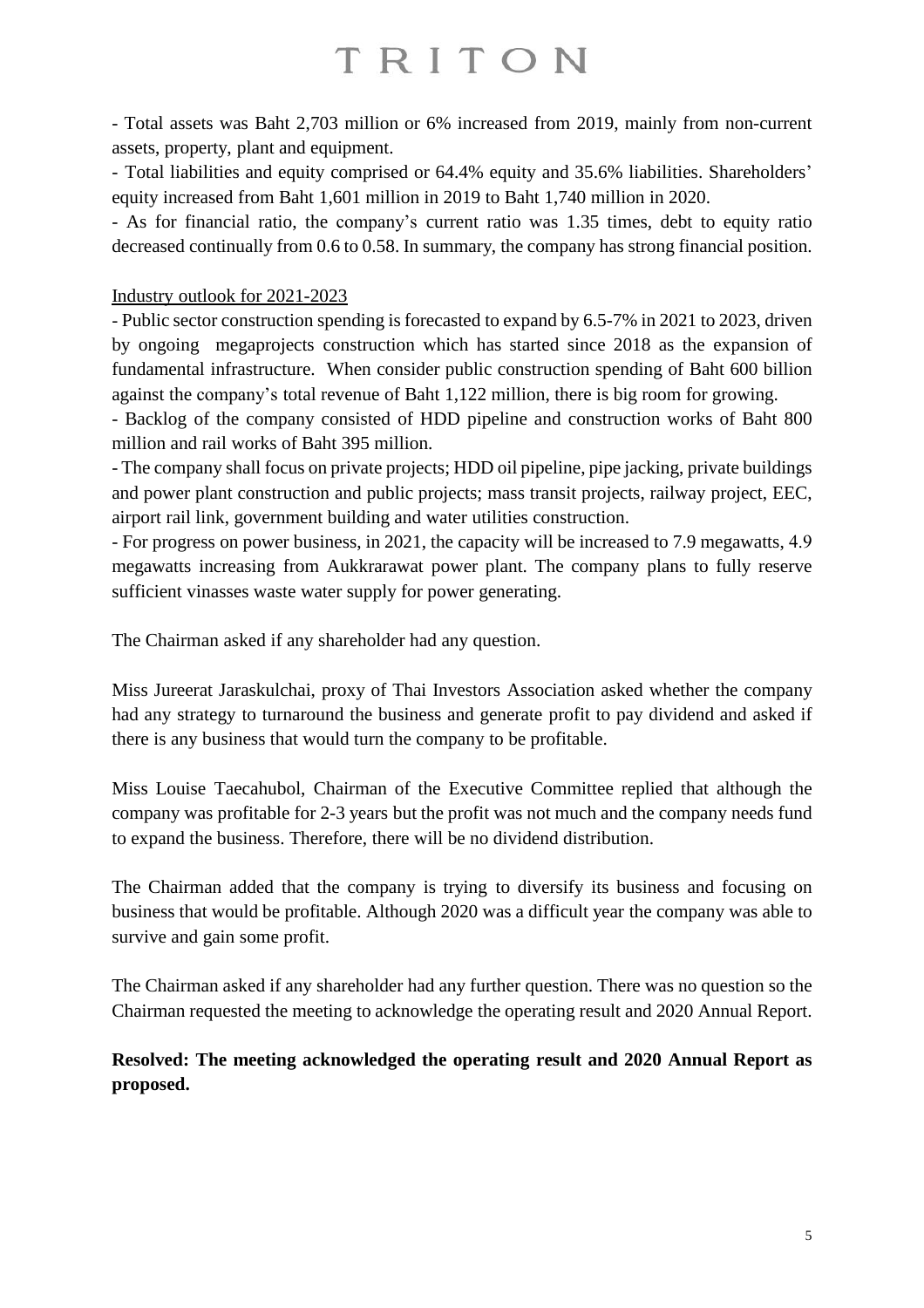### **Agenda 3 To consider and approve the consolidated financial statements and separated financial statements for the year 2020 ended December 31, 2020 and the auditor report**

The Chairman asked the MC to explain detail of this agenda to the meeting.

The MC reported to the meeting that the consolidated financial statements and the separated financial statements for the accounting period ended December 31, 2020, had been sent to the shareholders along with the 2020 Annual Report. The financial statements were audited by the company's auditor for Deloitte Touche Tohmatsu Jaiyos Audit Co., Ltd. and reviewed by the Audit Committee in the meeting No.1/2021, held on February 25,2021 and by the Board of Directors in the meeting no. 2/2021, held on February 25, 2021.

The Board of Directors had an opinion that it is appropriate to propose the consolidated financial statements and the separated financial statements as well as the auditor's report for the period ended December 31, 2020 to the shareholders for approval.

This agenda required approval by majority votes of the shareholders attending the meeting and being entitled to vote.

The Chairman asked if any shareholder wished to ask question or express any opinion on this matter.

No shareholder asked question or expressed any opinion.

Therefore, the Chairman requested the meeting to approve the consolidated financial statements and the separated financial statements which had been audited by the auditor as well as the auditor's report.

**Resolved: The meeting resolved to approve the consolidated financial statements and the separated financial statements which had been audited by the auditor as well as the auditor's report by unanimous votes, as follows:**

| Approved     | 5,101,098,134 | votes | Equivalent to | 100%    |
|--------------|---------------|-------|---------------|---------|
| Disapproved  |               | votes | Equivalent to | 0.0000% |
| Abstained    |               | votes | Equivalent to | 0.0000% |
| Void         |               | votes | Equivalent to | 0.0000% |
| <b>Total</b> | 5,101,098,134 | votes | Equivalent to | 100%    |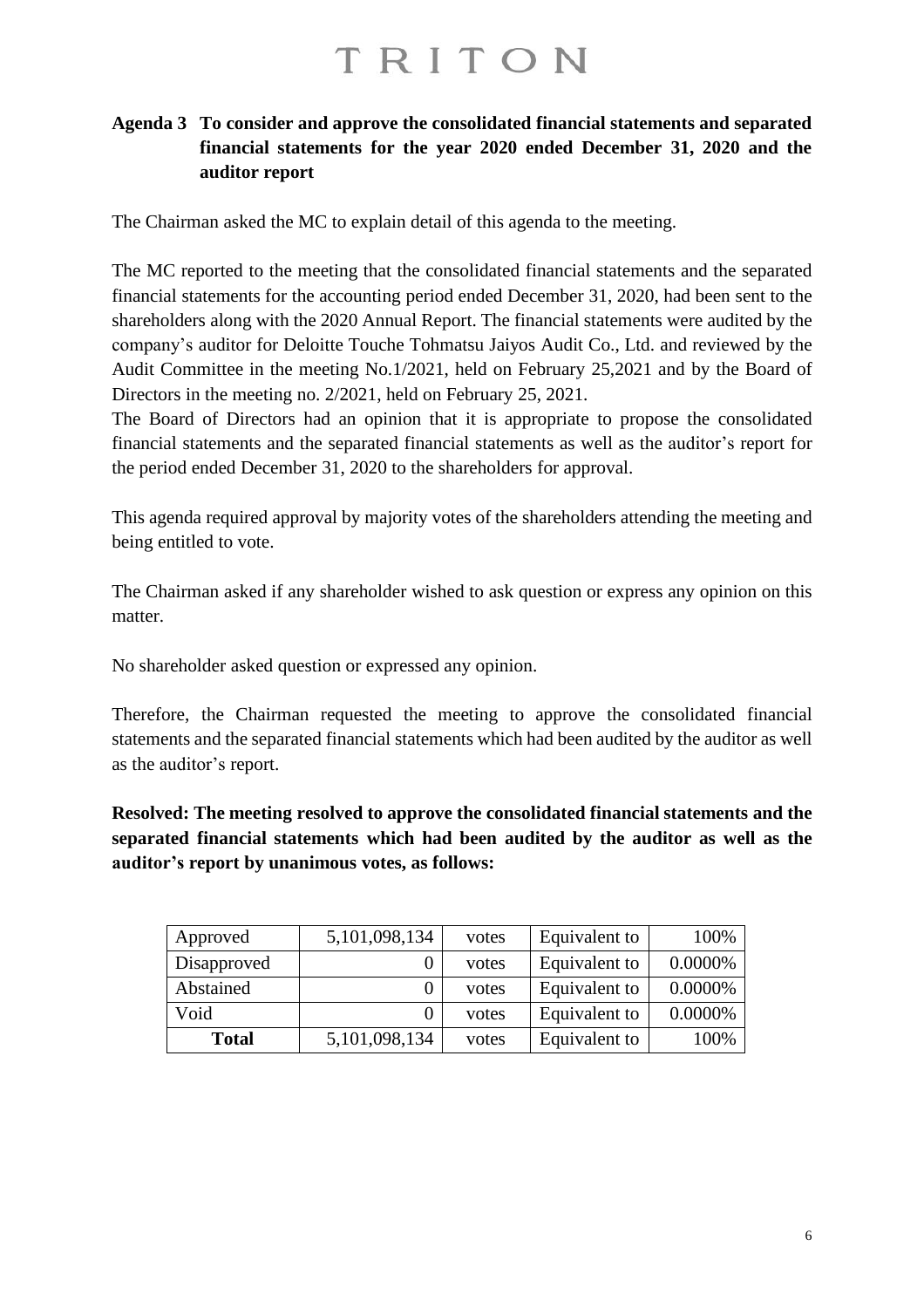### **Agenda 4 To consider the appropriation of omitted dividend payment for the year 2020**

The Chairman asked the MC to explain detail of this agenda to the meeting. The MC explained to the meeting that, according to the Public Limited Company Act BE 2535 and the Company's Articles of Association, dividend payment must be approved by the shareholders meeting and the Company is not allowed to pay dividend out of any fund other than from profit. In case the Company still has deficit, dividend payment is prohibited and the appropriation of net profit as legal reserve is not required.

From the separated financial statements for the period ended December 31, 2020, the Company has net loss of Baht 34,460,557. Therefore, the Company is unable to declare dividend for the 2020 operation as prohibited by the laws.

The Board of Directors had an opinion that it is appropriate to propose to the meeting to acknowledge the omission of dividend payment for the year 2020.

This agenda did not require voting because voting against the provision of the laws is not allowed.

Mrs. Narumol Chattawan added that a company that has profit is Triton Engineering and Construction PLC but it needs cash for business expansion so it could not pay dividend to the Company. As such, there is a loss in the Company's separated financial statements. In the future, if Triton Engineering and Construction PLC has sufficient cash flow, it is expected to declare dividend so that the Company shall have net profit.

The Chairman asked if any shareholder wished to ask question or express any opinion on this matter.

No shareholder asked question or expressed any opinion so the Chairman requested the meeting to acknowledge the omission of divided form 2020 operation.

### **Resolved: The meeting acknowledged the omission of dividend from 2020 operation as proposed.**

### **Agenda 5 To consider the reelection of directors who retired by rotation for another term**

For transparency in voting, director who had interest in this agenda, i.e. Pol. Gen. Werapong Chuenpagdee, had left the meeting room before proceeding.

The Chairman asked the MC to explain detail of this agenda to the meeting.

The MC informed the meeting that, according to Article 18 of the Company's Article of Association, one-third of the total directors shall retire from office at the Annual General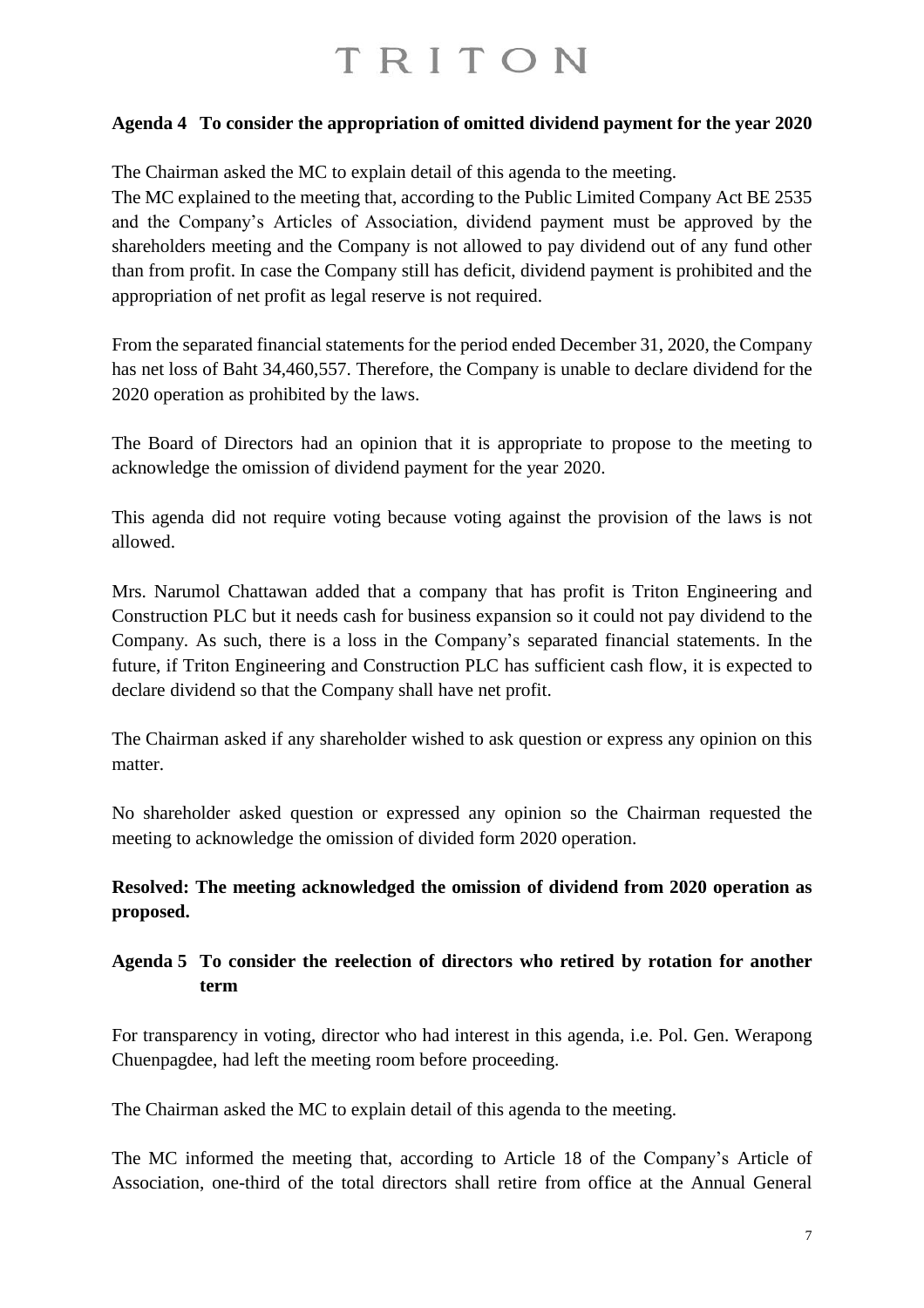Meeting. If the number of directors is not a multiple of three, then the number of directors nearest to one-third must retire from office. Such retired directors may be reelected.

At the 2021 Annual General Meeting, there are three directors who must retire by rotation, namely (1) Pol. Gen. Werapong Chuenpagdee, (2) Pol. Col. Kidanun Komkhum and (3) Mrs. Siew San Tan.

The Nomination and Remuneration Committee have duly considered qualification of directors pursuant to the nomination procedure and was of the opinion that each retired director possesses different knowledge and capabilities. Therefore, they are deemed qualify and none of them possesses prohibited qualification under the laws. The Nomination and Remuneration Committee suggested that the Board of Directors propose to the shareholders that all three retired directors be reelected for another term. Information, profile and experience of each directors had been sent to the shareholders along with the meeting invitation letter, as enclosure 3.

The Board of Directors agreed with the Nomination and Remuneration Committee and had an opinion that the shareholders should reelect all three retired directors namely (1) Pol. Gen. Werapong Chuenpagdee, (2) Pol. Col. Kidanun Komkhum and (3) Mrs. Siew San Tan to be directors for another term.

This agenda required approval by majority votes of the shareholders attending the meeting and being entitled to vote.

The Chairman asked if any shareholder wished to ask question or express any opinion on this matter.

No shareholder asked question or expressed any opinion.

Therefore, the Chairman requested the meeting to reelect each retired director to be director for another term.

**Resolved: The meeting resolved to reelect each retired director to be director for another term, by unanimous votes, as follows:**

| Approved     | 5,101,098,134 | votes | Equivalent to | 100%    |
|--------------|---------------|-------|---------------|---------|
| Disapproved  |               | votes | Equivalent to | 0.0000% |
| Abstained    |               | votes | Equivalent to | 0.0000% |
| Void         |               | votes | Equivalent to | 0.0000% |
| <b>Total</b> | 5,101,098,134 | votes | Equivalent to | 100%    |

#### **1. Pol. Gen. Werapong Chuenpagdee**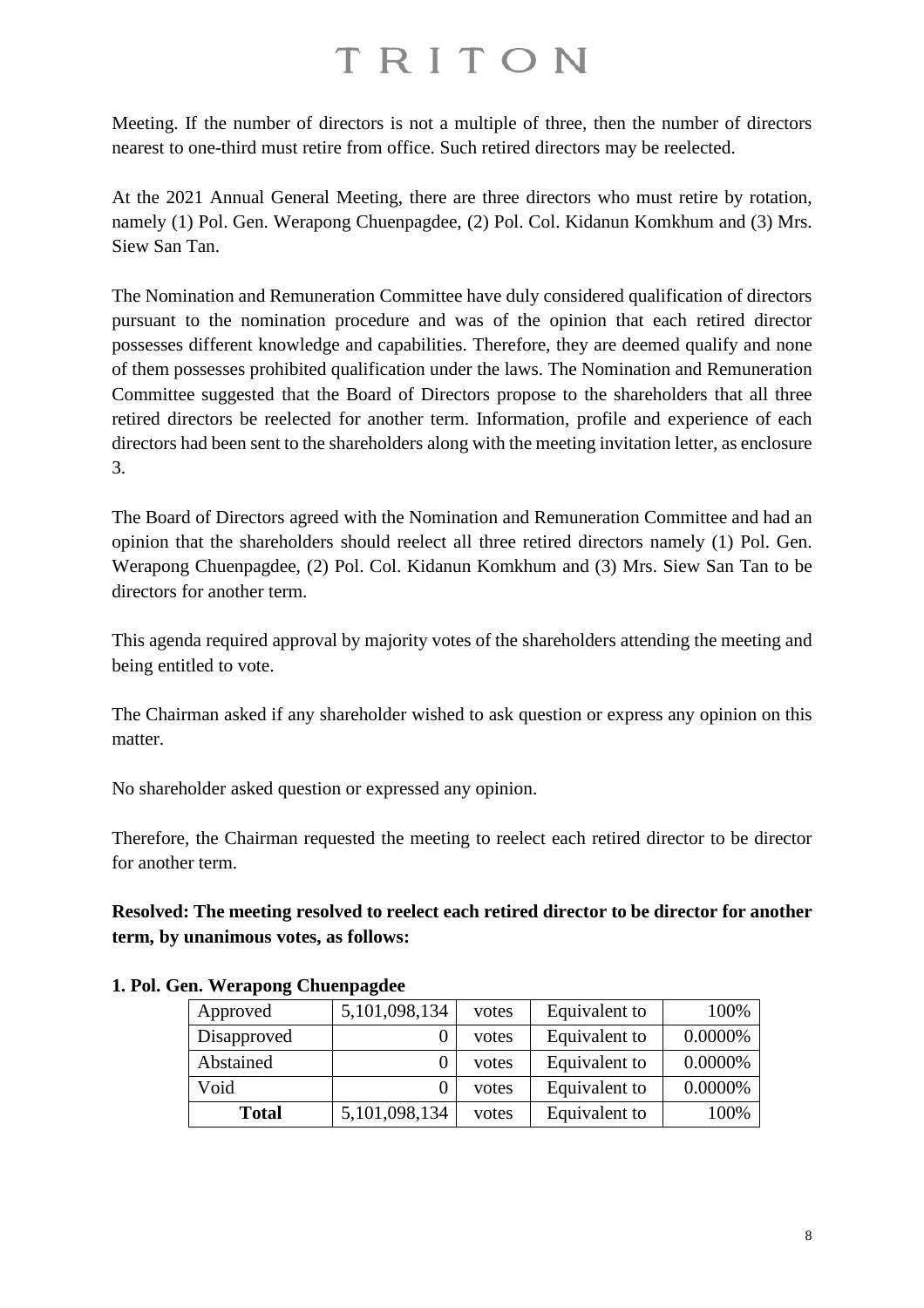| Approved     | 5,101,098,134 | votes | Equivalent to | 100%    |
|--------------|---------------|-------|---------------|---------|
| Disapproved  |               | votes | Equivalent to | 0.0000% |
| Abstained    |               | votes | Equivalent to | 0.0000% |
| Void         |               | votes | Equivalent to | 0.0000% |
| <b>Total</b> | 5,101,098,134 | votes | Equivalent to | 100%    |

### **2. Pol. Col. Kidanun Komkhum**

### **3. Mrs. Siew San Tan**

| Approved     | 5,101,098,134 | votes | Equivalent to | 100%    |
|--------------|---------------|-------|---------------|---------|
| Disapproved  |               | votes | Equivalent to | 0.0000% |
| Abstained    |               | votes | Equivalent to | 0.0000% |
| Void         |               | votes | Equivalent to | 0.0000% |
| <b>Total</b> | 5,101,098,134 | votes | Equivalent to | 100%    |

After voting, Pol. Gen. Werapong Chuenpagdee had returned to the meeting room to further proceed.

#### **Agenda 6 To consider and approve the remuneration for directors for the year 2021**

The Chairman asked the MC to explain detail of this agenda to the meeting.

The MC informed the meeting that, according to Article 16 of the Articles of Association, directors' remuneration shall be fixed by the shareholders meeting. The Nomination and Remuneration Committee had considered criteria for fixing directors' remuneration which had been thoroughly refined with respect to suitability in various aspects and had made comparison with directors' remuneration paid by other listed companies of similar business, taking into account the business expansion and profit growth of the Company. Nomination and Remuneration Committee suggested that the Board of Directors propose to the shareholders to approve the directors' remuneration for the year 2021 in a total amount of Baht 7,000,000 which is the same amount that had been approved by the shareholders meeting last year. Detail of the remuneration appeared as enclosure 4.

The Board of Directors agreed with the suggestion of the Nomination and Remuneration Committee and had an opinion that the meeting should approve the directors' remuneration for the year 2021 as proposed.

This agenda required approval by at least two-third votes of the shareholders attending the meeting and being entitled to vote.

The Chairman asked if any shareholder wished to ask question or express any opinion on this matter.

No shareholder asked question or expressed any opinion.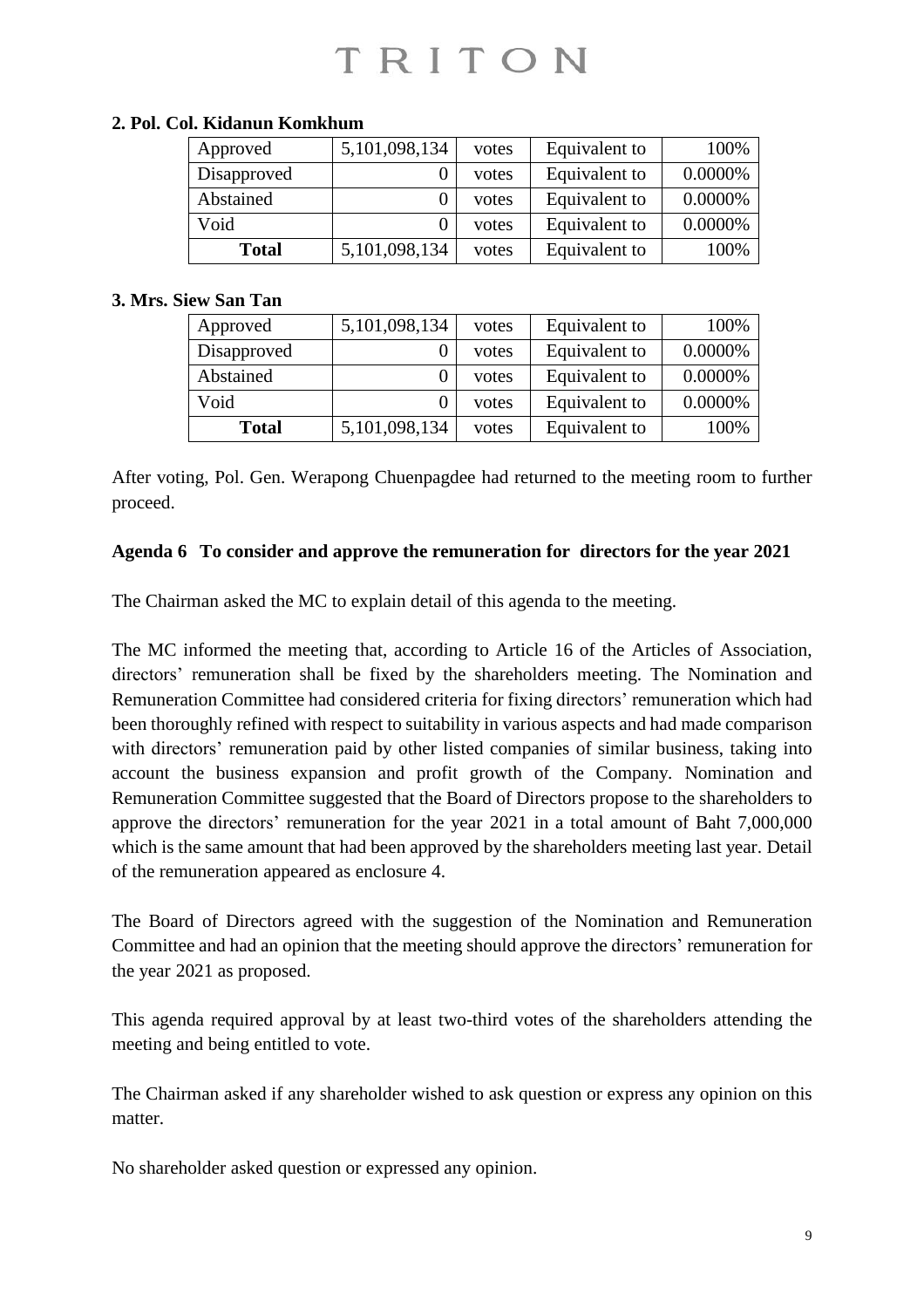Therefore, the Chairman requested the meeting to approve the directors' remuneration for the year 2021 as proposed.

**Resolved: The meeting resolved to approve the directors remuneration for the year 2021 as proposed, by unanimous votes, as follows:**

| Approved     | 5,101,098,134 | votes | Equivalent to | 100%    |
|--------------|---------------|-------|---------------|---------|
| Disapproved  |               | votes | Equivalent to | 0.0000% |
| Abstained    |               | votes | Equivalent to | 0.0000% |
| Void         |               | votes | Equivalent to | 0.0000% |
| <b>Total</b> | 5,101,098,134 | votes | Equivalent to | 100%    |

### **Agenda 7 To consider and approve the appointment of the auditors and fix the audit fee for the year 2021**

The Chairman asked the MC to explain detail of this agenda to the meeting.

The MC informed the meeting that the company has allowed various audit companies to offer the audit fee for the year 2021 to the Audit Committee for consideration and selection. The Audit Committee has considered qualification of each auditor in various aspects and was of the opinion that Miss Kornthong Luuangvilai, certified public accountant no. 7210 and/or Mr. Wonlop Vilaivaravit, certified public accountant no. 6797 and/or Dr. Kiatniyom Kuntisook, certified public accountant no. 4800 of Deloitte Touche Tohmatsu Jaiyos Audit Co., Ltd. are reputable and trustworthy auditors and possess suitable knowledge and capability. In addition, Deloitte Touche Tohmatsu Jaiyos Audit Co., Ltd. had performed their duty well throughout the year 2020. Therefore, they are suitable to be appointed as auditors for the year 2021 with the audit fee of Baht 2,260,000 for the Company and Baht 4,540,000 for the subsidiaries. Total audit fee for the Company and subsidiaries for the year 2021 shall be Baht 6,800,000, as detail in enclosure 5. The proposed auditors have no relationship and/or interest in the Company/ the subsidiaries/ the Company's management/ the Company's major shareholders or their related party. The auditors have been the Company's auditor for two consecutive years.

The Board of Directors agreed with the suggestion of the Audit Committee and had an opinion that the meeting should approve the appointment of Miss Kornthong Luuangvilai, certified public accountant no. 7210 and/or Mr. Wonlop Vilaivaravit, certified public accountant no. 6797 and/or Dr. Kiatniyom Kuntisook, certified public accountant no. 4800 of Deloitte Touche Tohmatsu Jaiyos Audit Co., Ltd. as the auditors for the Company and the subsidiaries for the year 2021 and to fix the auditor fee for the Company and subsidiaries for the year 2021 at Baht 6,800,000

This agenda required approval by majority votes of the shareholders attending the meeting and being entitled to vote.